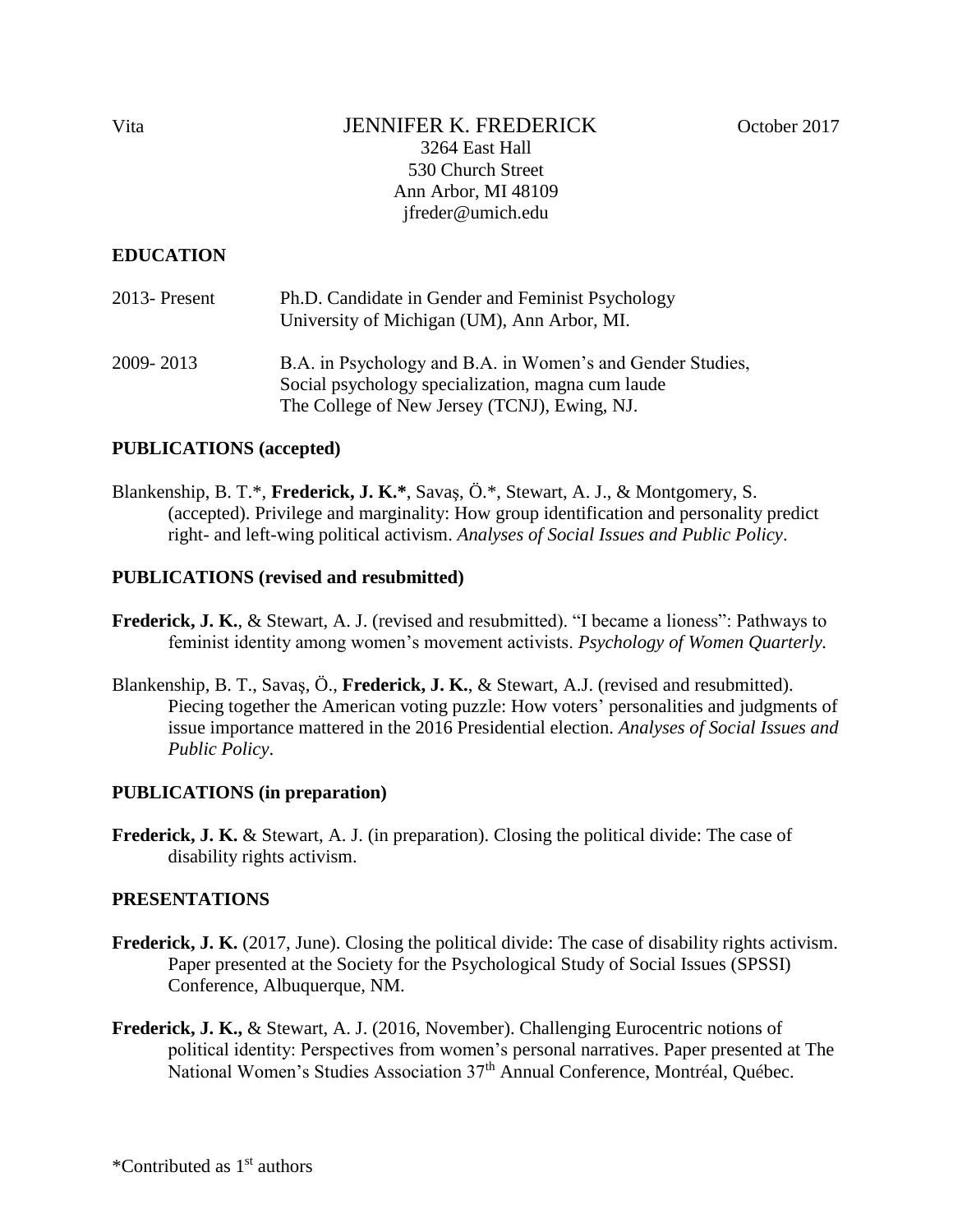- **Frederick, J. K.**, Savaş, Ö., Stewart, A. J. Montgomery, S., & Blankenship, B. T. (2015, July). Privilege and marginality: How group identification and personality predict right- and left-wing political activism. Paper presented at the International Society of Political Psychology (ISPP) 2015 Annual Meeting, San Diego, CA.
- Montgomery, S., Blankenship, B. T., **Frederick, J. K.**, Savaş, Ö. & Stewart, A. J. (2014, June). Movers and shakers: Personality, identity, and political activism. Poster presented at the 10<sup>th</sup> Biennial Society for the Psychological Study of Social Issues (SPSSI) Convention, Portland, OR.
- **Frederick, J. K.**, Kim-Prieto, C., Graham, J. A., & DiStaso, M. (2013, March). Increasing empathy through stereotype intervention with elementary- and middle-school students. Poster presented at the Eastern Psychological Association (EPA) Annual Scientific Meeting, New York, NY.

### **TEACHING EXPERIENCE**

| Winter 2016<br>Fall 2015 | <b>Introduction to Women's Studies (Women's Studies 240/American</b><br>Culture 240)                                                                                                                                                                                                         |
|--------------------------|----------------------------------------------------------------------------------------------------------------------------------------------------------------------------------------------------------------------------------------------------------------------------------------------|
|                          | Taught 2 weekly two-hour discussion sections of 46 and 50 students total<br>respectively across 2 semesters, created lessons, assigned activities,<br>graded papers/exams, guest lectured on contemporary feminist activism<br>and global feminisms                                          |
| Winter 2015              | <b>Introduction to the Psychology of Women and Gender (Psychology)</b><br>291/Women's Studies 291)<br>Taught 3 weekly one-hour discussion sections of 72 students total, created<br>lessons, assigned activities, graded papers/exams, guest lectured on same-<br>sex love and relationships |
| Fall 2014                | <b>Political Psychology</b> (Psychology 393/Political Science 330)<br>Taught 3 weekly one-hour discussion sections of 68 students total, created<br>lessons, assigned activities, & graded papers/exams                                                                                      |

### **SPECIAL TRAINING**

|                  | Departmental Workshops and Courses, UM, Ann Arbor, MI                   |
|------------------|-------------------------------------------------------------------------|
| Fall 2017        | Statistical Modeling and Data Visualization in R (Full semester course) |
| Winter 2017      | Structural Equations Modeling (Full semester course)                    |
| December 8, 2016 | Personality and Social Contexts Psychology Writing Workshop             |
| January 30, 2015 | Feminist Pedagogy Workshop                                              |
|                  | Consulting for Statistics, Computing, & Analytics Research, UM          |
|                  | February 14/16, 2017 Statistical Analysis with R Workshop               |
|                  | Teaching & Technology Collaborative, UM, Ann Arbor, MI                  |
| March 28, 2014   | <b>Qualtrics for Your Projects</b>                                      |
| March 21, 2014   | <b>Literature Review for Social Sciences</b>                            |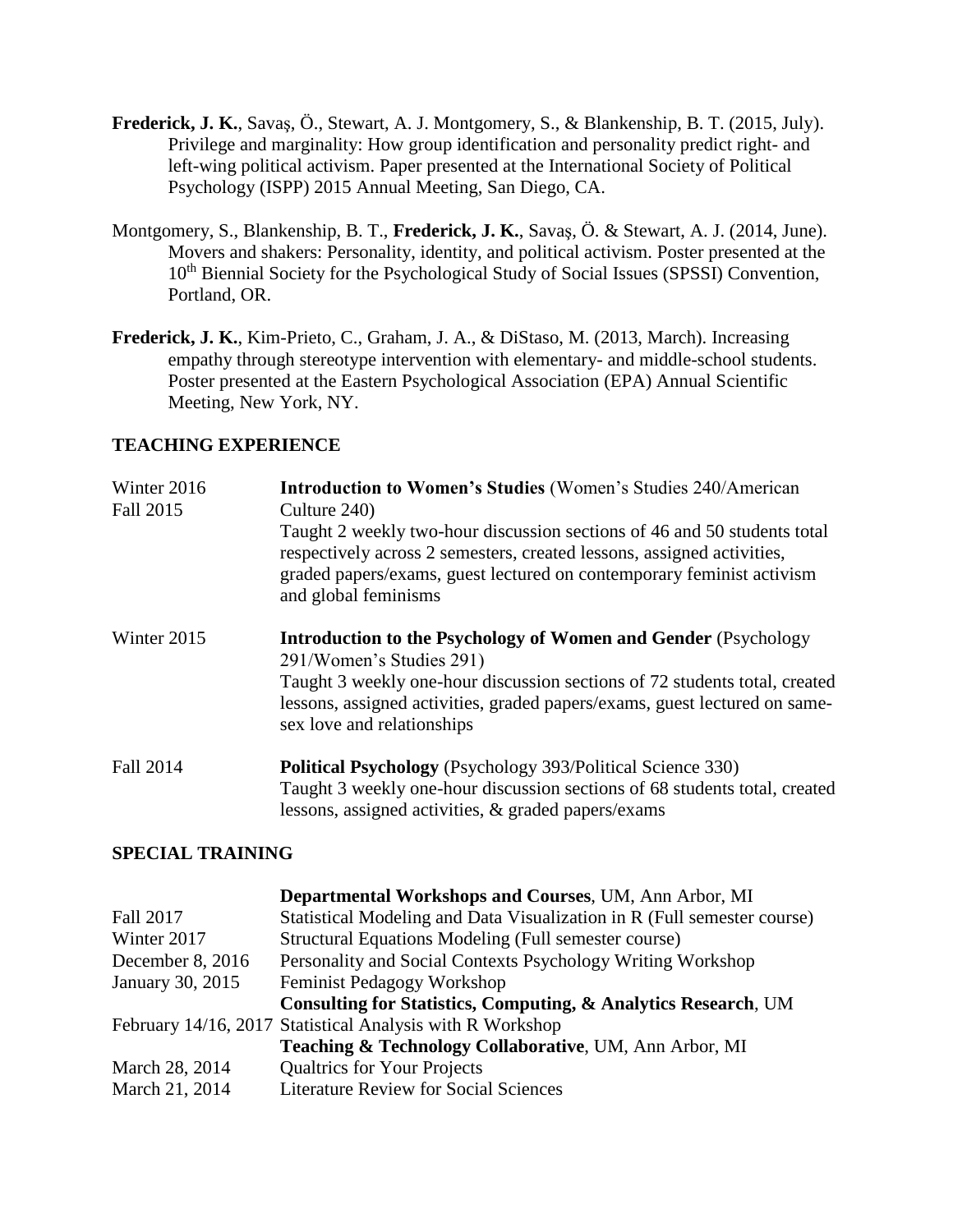|                  | <b>OSR International Webinar</b>                                            |
|------------------|-----------------------------------------------------------------------------|
| March 4, 2014    | eDemo: NVivo 10                                                             |
|                  | <b>Inter-University Consortium of Political and Social Research (ICPSR)</b> |
|                  | <b>Summer Program in Quantitative Methods of Social Research, UM</b>        |
| Summer 2014      | <b>Structural Equation Models with Latent Variables Workshop</b>            |
| July 22-25, 2014 | Introduction to the R Statistical Computing Environment                     |
| July 16, 2013    | Academic Publishing: Journals and Books                                     |
| July 15, 2013    | <b>Writing Grant Proposals</b>                                              |
| July 1-3, 2013   | <b>Statistical Graphics for Visualizing Data</b>                            |
| Summer 2013      | Rackham Merit Fellowship Summer Institute, UM, Ann Arbor, MI                |

# **AWARDS & GRANTS**

| 2017         | Rackham Travel Grant, UM, for SPSSI Conference (\$700)                           |
|--------------|----------------------------------------------------------------------------------|
| 2016         | Certificate of Achievement, The Scholar Activist, UM, Ann Arbor                  |
| 2015         | Rackham Travel Grant, UM, for ISPP 2015 Annual Meeting (\$700)                   |
| 2014         | Rackham Travel Grant, UM, for SPSSI 10 <sup>th</sup> Biennial Conference (\$700) |
| 2013-Present | Rackham Merit Fellowship, The University of Michigan, Ann Arbor                  |
|              | Additional Fellowship for 2013 Summer Institute (\$6000)                         |
| 2013         | Dean's Award for Excellence in the Liberal Arts (DAELA)- awarded to              |
|              | one student/major in school of Humanities and Social Sciences at TCNJ            |
| 2009-2013    | TCNJ Merit Scholarship (\$3000/year)                                             |
|              |                                                                                  |

## **SERVICE**

| 2015-Present  | Graduate Student Mentor (mentoring 1 gender & feminist psychology       |
|---------------|-------------------------------------------------------------------------|
|               | student)                                                                |
| Aug. 28, 2017 | <b>Psychology Graduation Support Team</b>                               |
| 2016-2017     | Student Academic Affairs Committee, graduate student representative for |
|               | Gender & Feminist Psychology                                            |
| 2014-2016     | Student Meeting Coordinator (ran monthly meetings with students in the  |
|               | personality and social contexts area of psychology at UM)               |
| 2014-2015     | Personality and Social Contexts Brown Bag Committee, UM                 |
| May 2, 2014   | Usher at the UM psychology graduation ceremony                          |
| 2013-2015     | Michigan Association of Psychology Scholars (MAPS), UM, mentor          |

# **PROFESSIONAL MEMBERSHIPS**

| 2016-Present  | National Women's Studies Association (NWSA)                  |
|---------------|--------------------------------------------------------------|
| 2014- Present | Society for the Psychological Study of Social Issues (SPSSI) |
| 2015 - 2016   | International Society of Political Psychology (ISPP)         |
| 2012-2013     | Eastern Psychological Association (EPA)                      |

## **HONORS SOCIETIES**